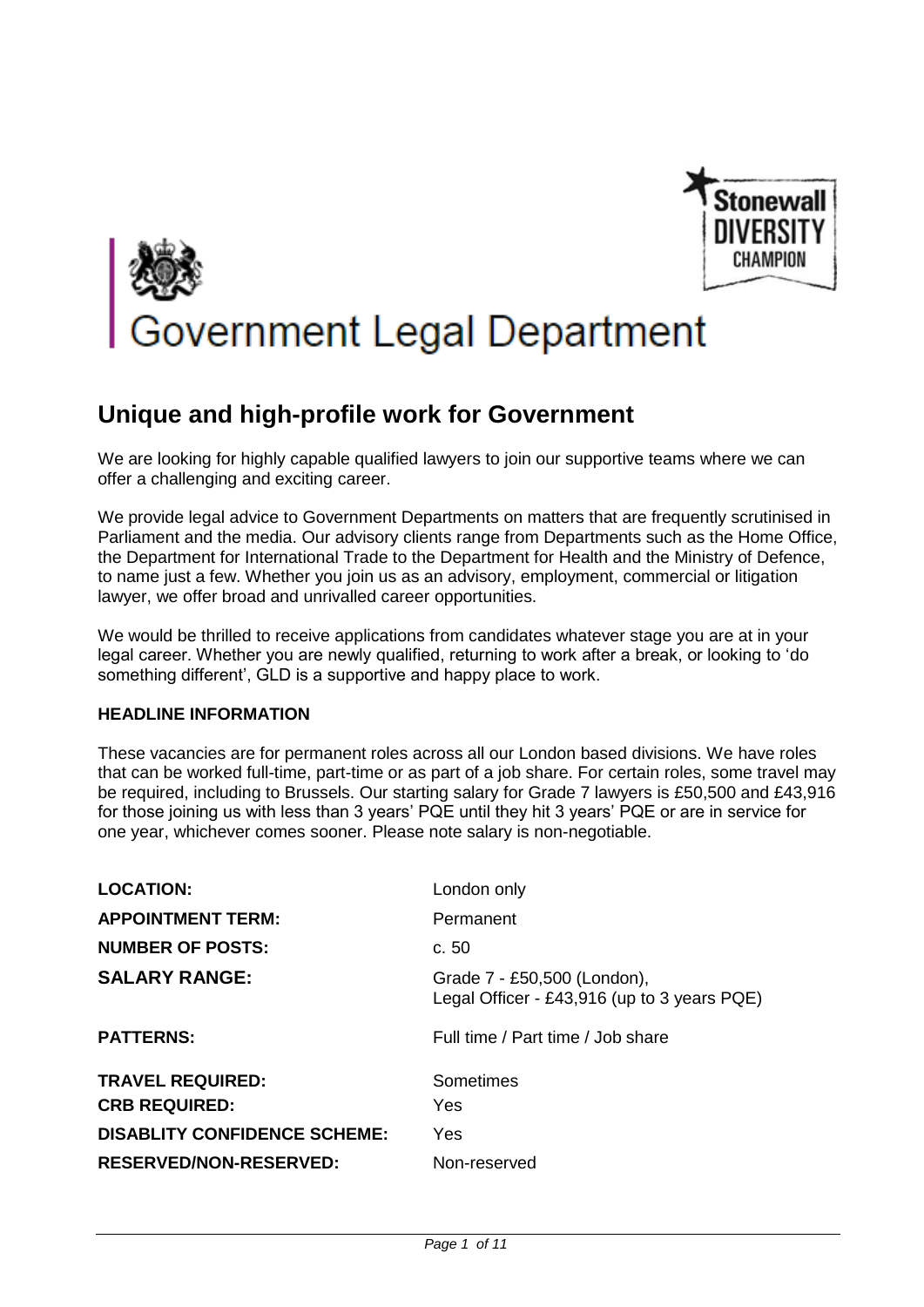# **THE DEPARTMENT**

The Government Legal Department (GLD) is the largest provider of legal services across government, working with all the main Whitehall Departments. From roads to rivers, and health to human rights, our work touches on most aspects of public life.

The department has more than 14 client-facing advisory teams who provide legal advice on the development, design and implementation of government policies and decisions, draft secondary legislation and work with Parliamentary Counsel on primary legislation. Our cross-cutting expert service groups for Litigation, Employment and Commercial Law provide specialist legal services to a wide range of government departments and public bodies.

We are a non-ministerial government department with more than 2,500 employees, around 1,800 of whom are solicitors or barristers. The department is based primarily in London but has teams in Bristol, Manchester, and Leeds. These posts are London based only.

Our vision is to be trusted by government to provide consistently excellent and value for money services so government departments want to come to us to meet their legal needs, to be known throughout the legal profession for the quality of our legal work, and to be the best employer for our people.

## **OUR CAREER OFFER**

While previous experience or knowledge may be relevant to some vacancies, Government work is likely to involve a rapid learning curve to acquire legal skills and knowledge not required in private practice. Strong intellectual and analytical skills are important. We will provide support to help you acquire the necessary expertise and have a thriving CPD-accredited in-house training programme.

GLD encourages its people to develop their skills and provides opportunities to move between advisory, litigation, employment and commercial law services during their careers. For Newly Qualified lawyers with under one year's experience, GLD operates a '2+2' policy, whereby these lawyers are allocated to two, 2 year postings over their first 4 years working with GLD; 2 years in a contentious team (litigation or employment), and a further 2 years in a non-contentious advisory post, or vice-versa. The scheme is intended to help NQs to develop a broader range of skills and stay 'fresh' in working on different areas of law and in new environments.

### **AREAS OF LAW AND OUR WORK**

### *Litigation Group*

The actions and decisions of government are under increasing scrutiny and challenge. Military action overseas, Brexit, immigration policy, welfare reform, climate change and energy policy are just a few of the issues that generate legal challenges that can hit the headlines. GLD litigation lawyers conduct a wide range of often high profile cases, frequently involving questions of constitutional importance. Our public law litigation practice covers the full range of judicial review challenges in areas such as immigration, planning and national security as well as the Government's wide ranging reform agenda. We also have a substantial private law practice representing large Government Departments such as the Ministry of Justice and the Ministry of Defence in personal injury, clinical negligence, misfeasance in public office, false imprisonment, and other claims. Litigation lawyers also provide expert representation in relation to inquests and public inquiries. We regularly litigate through the higher courts to the Supreme Court and offer the opportunity to handle cases at the forefront of the developing law.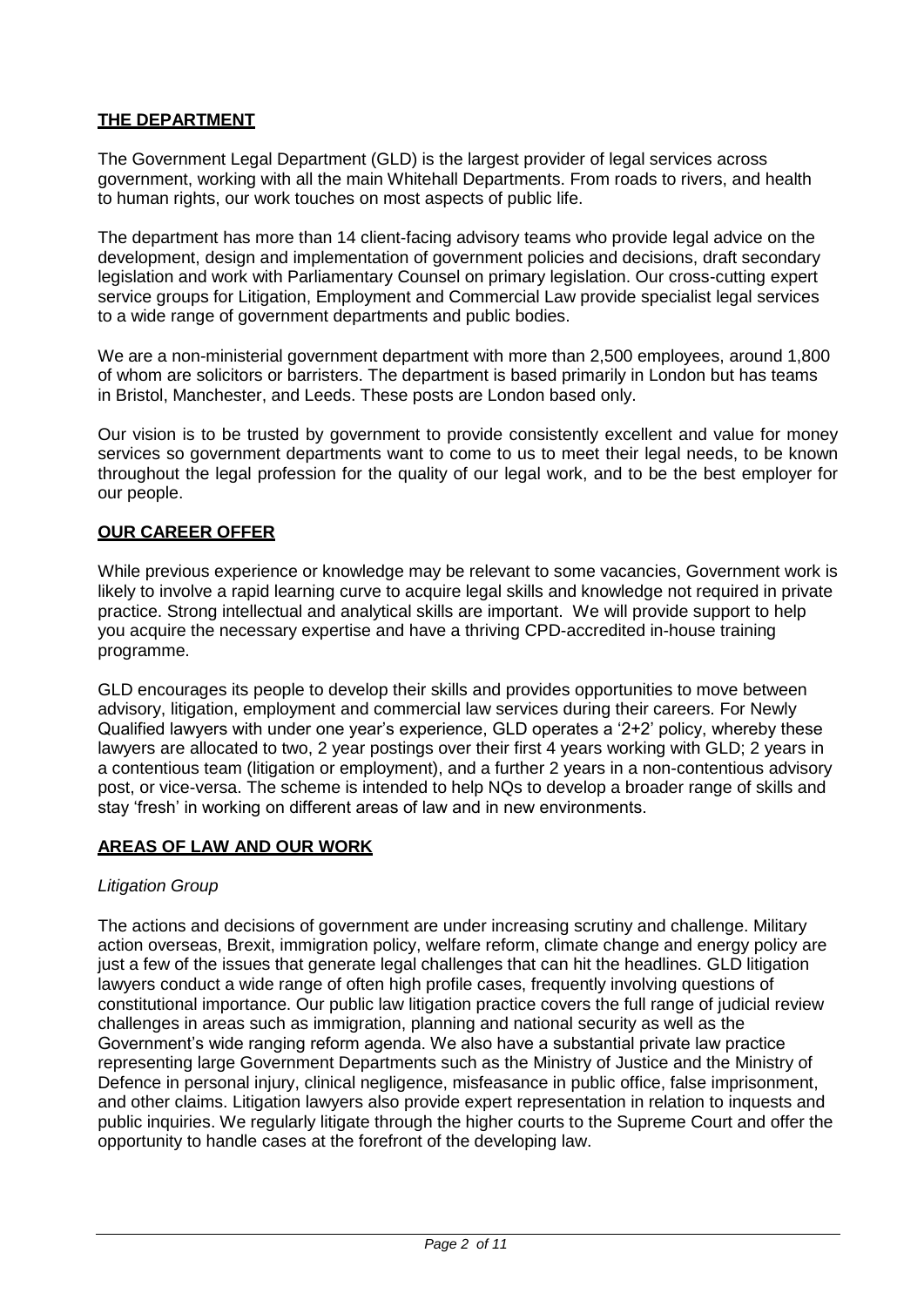Our litigators gain early responsibility for their own caseload within a supportive team environment, working alongside counsel from the Attorney General's Panels. They also play an important co-ordination role when litigation involves several Government Departments.

Litigation lawyers work closely with policy colleagues and advisory legal colleagues in client Departments to reduce the exposure to litigation risk and to develop realistic contingency plans when the litigation risk materialises.

## *Advisory Divisions*

Government Departments need to draw on the skills of advisory lawyers to bring to life policies for which Ministers are accountable to Parliament and the electorate. The legal issues are often complex, novel and politically sensitive. The legal approach may be scrutinised by Parliament, the media, courts, and other institutions, domestic, European and International projects are often fast moving and the problems brought to lawyers are often both urgent and unpredictable. Our advisory lawyers work closely with policy officials and other professionals in the Department to find legally sound solutions to deliver Ministers' priorities, even where these change overnight. Ministers want to reform and improve the area they are responsible for. They are likely to be brimming with ideas about how to change things – more affordable childcare, planning regulations which support the growth agenda, limiting bankers' bonuses are some recent examples. Advisory lawyers think through all the legal implications of a policy, for instance human rights, EU and International law, equality and data protection issues, as well as core public law principles. They need to anticipate possible legal challenges and provide officials and Ministers with clear legal risk assessments. If a challenge is made they will instruct colleagues from Litigation Group and provide the interface with Departmental officials and Ministers.

Where new primary legislation is required, advisory lawyers work with Parliamentary Counsel on the draft Bill and support policy colleagues and Ministers at all stages of the parliamentary process. EU legislation is another strand of work, where our lawyers may need to advise on negotiations, including the UK's withdrawal from the EU.

Advisory lawyers also implement policy reforms and Acts of Parliament by drafting a huge volume of secondary legislation. To write a new law is a special privilege, requiring both precision of expression and creativity. It is a team effort involving multiple checks, but the drafter will always have a special sense of pride and ownership.

## *Commercial Law Group*

The Commercial Law Group (CLGp) was launched on 2 June 2014, enabling the start of the journey towards a unified expert commercial law service for government. CLGp was created by drawing together the existing commercial lawyers in several government departments and consists of seven teams (Litigation and Dispute Resolution Team plus six commercial transactional teams). A number of teams are based in the main government buildings for the client department which they advise or one of the other client departments in CLGp. They provide non-contentious commercial legal services a number of Whitehall Departments.

### *Employment*

The Employment Group acts as a shared service centre for advice and litigation across all government departments. The Group covers the full spectrum of employment work ranging from day to a day advice to HR staff to advice on large scale employment policies affecting every civil servant. It deals with employment litigation against the Government from single unfair dismissal cases to multi-party equal pay and pensions cases. It also advises on the employment aspects of large scale commercial insourcing and outsourcing contracts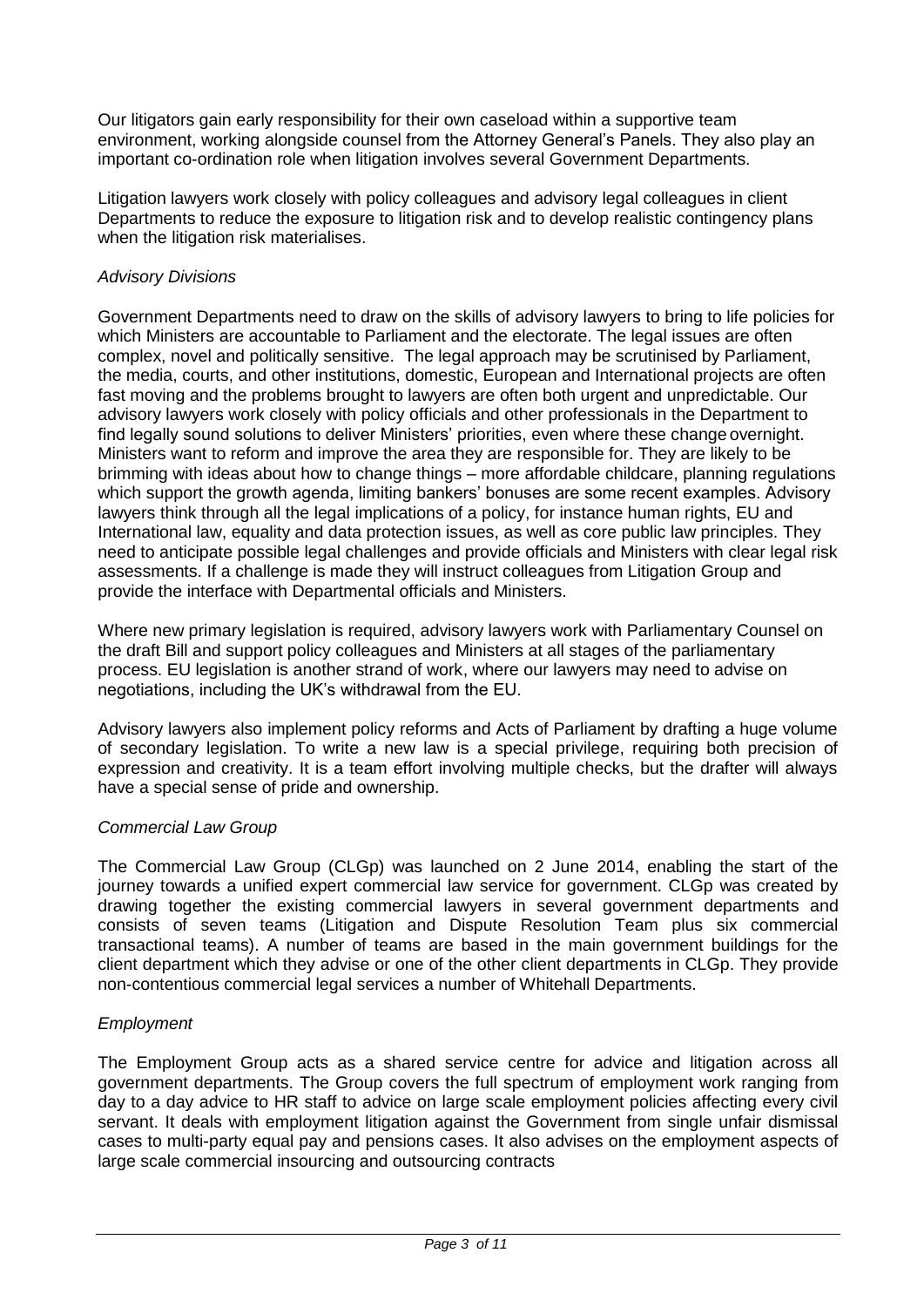# *One GLD*

If you apply, please note that your application will be for a generalist qualified lawyer role at the Government Legal Department. If you have a developed a specialism in a particular area of law (e.g. employment law, trade law, commercial law) then you should reflect that in the CV section of the application form, however please bear in mind that you will be offered a role in order of merit and not necessarily within your specialism.

## **ESSENTIAL CRITERIA**

At application stage, you will be assessed on the following criteria:

### *Technical Legal Skills:*

- Sound understanding of public law.
- Reliable legal judgement and appreciation of legal risk.
- The ability to think strategically and creatively, see legal issues in their wider context and advise accordingly.
- Sound analysis, using secure legal research to produce timely and fit for purpose advice.

#### *Motivational Fit*

- We need to know how well our requirements and offerings match your aspirations.
- An understanding of the role of lawyers in Government.
- Please outline why you are motivated to join the Government Legal Department and how you feel you might contribute effectively to a role with GLD.

At interview stage, you will be assessed on the following criteria, alongside strength-based questions:

#### *Technical professional skills – as above*

#### *Motivational Fit – as above*

### *Behaviour: Communicating and Influencing*

- Communicate with others in a clear, honest and enthusiastic way in order to build trust.
- Deliver difficult messages with clarity and sensitivity, being persuasive when required.
- Explain complex issues in a way that is easy to understand.

### *Behaviour: Managing a Quality Service*

- Demonstrate positive customer service by understanding the complexity and diversity of customer needs and expectations.
- Deliver a high quality, efficient and cost effective service by considering a broad range of methods for delivery.
- Proactively manage risks and identify solutions.

### *Behaviour: Working Together*

- Actively build and maintain a network of colleagues and contacts to achieve progress on shared objectives.
- Challenge assumptions while being willing to compromise if beneficial to progress.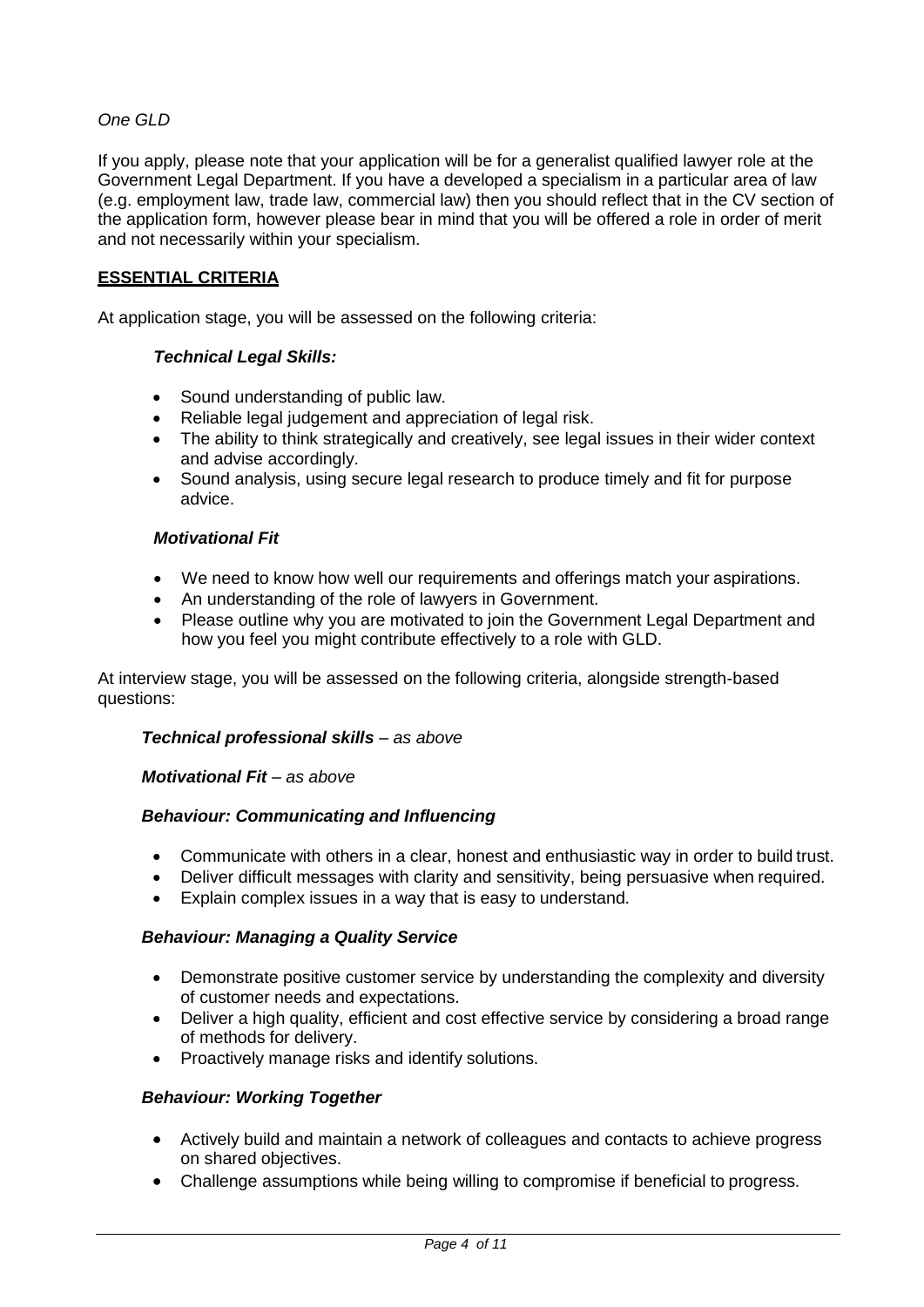Create an inclusive working environment where all opinions and challenges are taken into account and bullying, harassment and discrimination are unacceptable.

#### **For further information about Civil Service recruitment processes and Success profiles, please visit:<https://www.gov.uk/government/publications/success-profiles>**

### **MINIMUM ELIGIBILITY CRITERIA**

#### *Academic*

Applicants **should** have a minimum of a 2:1 honours degree in their first degree (in any subject). Where an applicant holds an overseas degree qualification this should be equivalent to a 2.1 degree. GLD will consider applicants who do not have a 2.1 degree but only where satisfactory evidence of equivalent high level academic and/or professional achievement can be provided (e.g. via relevant experience and results achieved for the Graduate Diploma in Law (GDL)/CPE, Legal Practice Course (LPC), Bar Professional Training Course (BPTC)).

#### *Professional Qualifications*

Applicants must be qualified to practise as a Solicitor, Barrister or Chartered Legal Executive in England and Wales (or will be qualified 3 months from application date). You must have completed a training contract/pupillage/qualifying employment, or have been exempted from this by the Law Society, the Bar Council or CILEx. Applicants qualified in a jurisdiction outside England and Wales will be required to undertake the Qualified Lawyers Transfer Scheme within 5 years of appointment, and employment will be conditional upon the successful completion of the QLTS within this time period. GLD offers some partial funding for the QLTS, however applicants should note that there is also a cost to the individual.

*Professional entry criteria for Chartered Legal Executives (i.e. Fellows):* Chartered Legal Executives are eligible to apply where (i) a Qualifying Law Degree (QLD) is held; or (ii) the Graduate Diploma in Law (GDL)/CPE has been completed; or (iii) where exams have been passed (i.e. a score of 50% or above achieved), at CILEx Level 6\*, in all of the following seven foundation subjects in law:

- 1. Contract Law
- 2. Criminal Law
- 3. Equity and Trusts Law
- 4. European Union Law
- 5. Land Law
- 6. Public Law
- 7. Law of Tort

\* Note: There are specific requirements relating to academic achievement in the CILEx Level 6 exams where these are being used to demonstrate 2.1 degree equivalence as set out below.

*Chartered Legal Executives* should note that GLD will be willing to accept an, overall, average score of 65% or above across exams passed in the seven foundation subjects in law (where studied at CILEx Level 6) as demonstrating 2.1 degree equivalence (where a 2.1 degree is not held).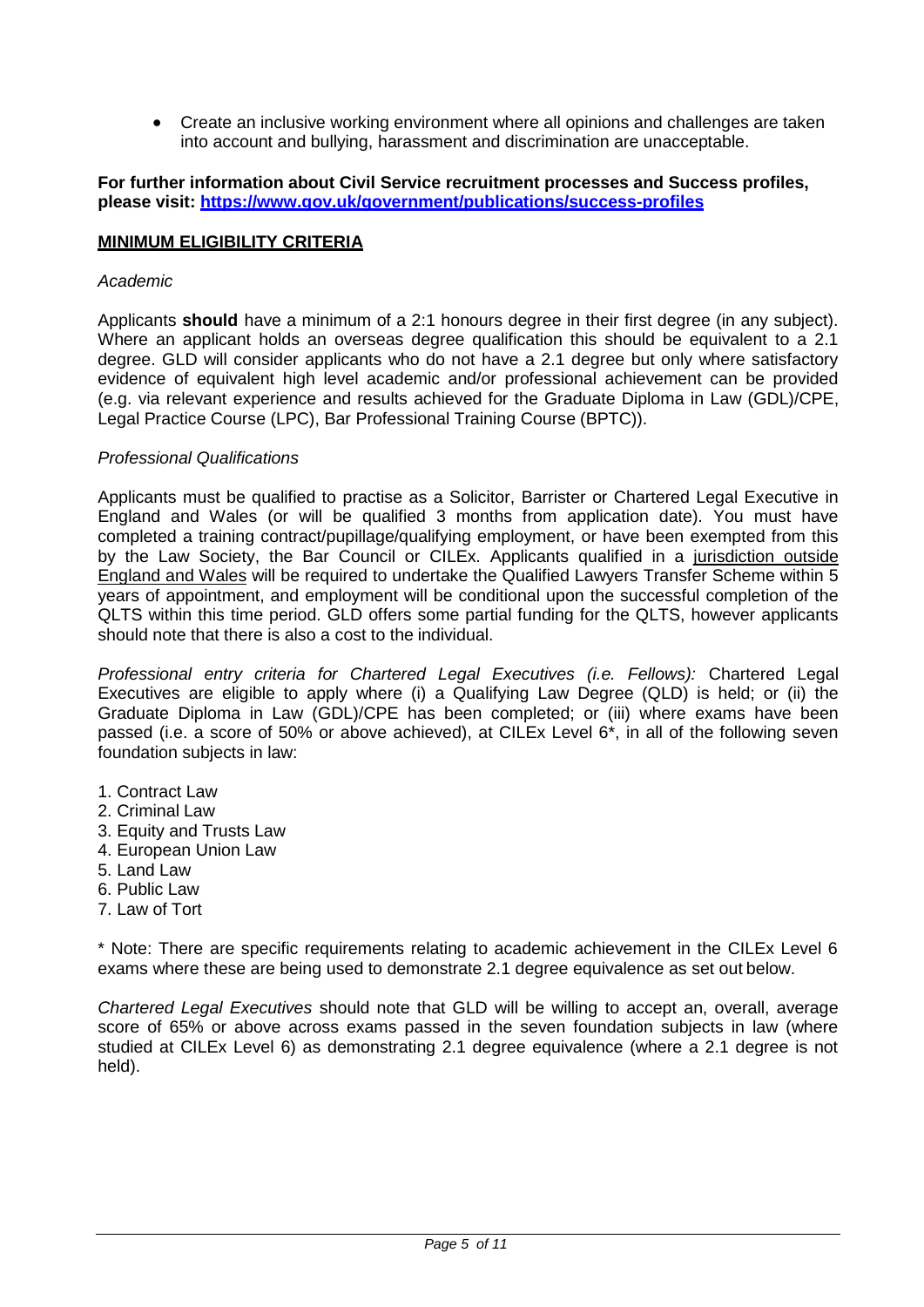# **WHAT TO EXPECT IF YOU CHOOSE TO APPLY :**

- 1) You register your interest and submit your application. You will be asked to provide a response on Technical Legal Skills (limit of 750 words/4500 characters) and Motivational Fit (500 words/3000 characters).
- 2) Candidates meeting the advertised minimum eligibility criteria will be asked to complete an online Critical Reasoning Test which will be sent via email. Applicants will be asked to complete this before a deadline – please ensure you check your email inboxes carefully, including junk folders as some systems filter the link as 'spam' or 'junk'. If concerned please contact the Recruitment Team for advice (see contact details below).
- 3) Candidates who meet the required standard on the critical reasoning test will have their applications sifted by a GLD sift panel. Please note detailed feedback will not be given following sift, however sift scores will be made available.
- 4) Candidates who are selected for interview will be emailed an online written exercise to test the 'Technical Legal Skills' criteria – you will be advised of a clear deadline for submitting your response. This allows you to respond to a legal question in the comfort of your own home and at a time convenient to you. Your written response will be assessed ahead of your interview, you may be asked some follow up questions on it during your interview and a copy will be provided for you on the day of interview.
- 5) As the situation currently stands with COVID-19, you may be interviewed remotely by a GLD panel via a video conference call. All details will be sent a week before your interview slot to ensure you are fully prepared ahead of schedule. Any candidate applying must have access to video with audio availability. Candidates who do not have access may be withdrawn from the process.

At the interview, you will have the opportunity to prepare your response to certain criteria in advance. Interviews normally last around 40 to 60 minutes. Should we not be in a lockdown scenario because of COVID-19, we may look to resume normal face-to-face interviews. Should there be any guidance on how we do this in line with social distancing, we will provide this to you well in advance of the interview.

6) We will allocate successful candidates to the most suitable vacancy available at the time of our offer, taking into account your performance at interview. We may hold a reserve list if the number of successful candidates after interview exceeds the number of available vacancies.

## **TO APPLY**

Please click here to apply: <https://www.gov-recruit.co.uk/jobs/GLD-1403156>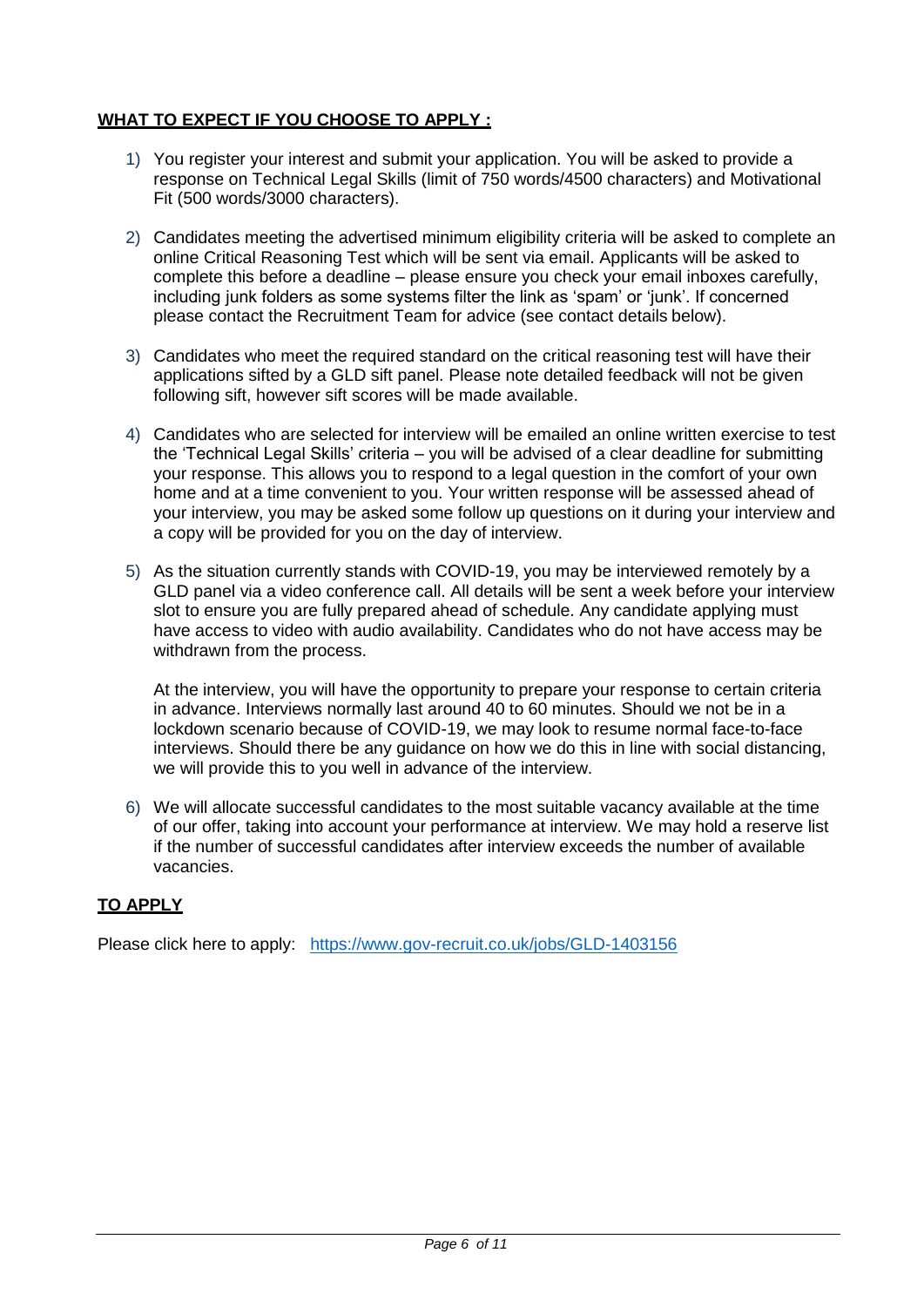# **TIMINGS**

We welcome applications on a continuous basis between 8th April 2022 to 31st August 2022.

Applications will be assessed in 5 waves throughout the period. The cut-offs for each wave are:

| Wave           | Cut-off (midday) |
|----------------|------------------|
|                | 29th April 2022  |
| 2              | 27th May 2022    |
| $\overline{3}$ | 6th July 2022    |
| 4              | 3rd August 2022  |
| 5              | 31st August 2022 |

Candidates should note that if all vacancies are filled at the close of a particular stage, then GLD may close subsequent waves and/or phases.

Offers are made strictly in order of merit. Where candidates pass the Board but cannot be offered posts at that particular time, we may keep them on a reserve list for a period of time and offer a post at a later stage.

Applicants may only apply to one of the waves listed above - repeat applications are not permitted within the period 8th April 2022 to 31st August 2022.

### **ON FLEXIBILE WORKING AND ANNUAL LEAVE**

GLD is committed to flexible working, but business needs for some roles may limit the scope for particular working patterns. For those working full-time, you will be expected to work a five-day week of 37 hours (excluding lunch breaks). Applications from those wanting to work as a job share will also be considered.

The annual leave allowance is 25 days, and then 30 days after 5 years' total service.

Note: If you are a GLD employee on GLD's terms and conditions this will remain unchanged.

## **MOVES WITHIN THE CIVIL SERVICE**

Successful candidates will transfer to GLD on a permanent basis. Successful candidates transferring on permanent basis to GLD who are not currently on modernised terms and conditions will be expected to transfer onto GLD's modernised terms and conditions, whether on promotion or level transfer.

The transfer would be considered voluntary and so would not attract excess fares, travel costs or relocation costs.

Note: If you are a GLD employee on GLD's terms and conditions this will remain unchanged.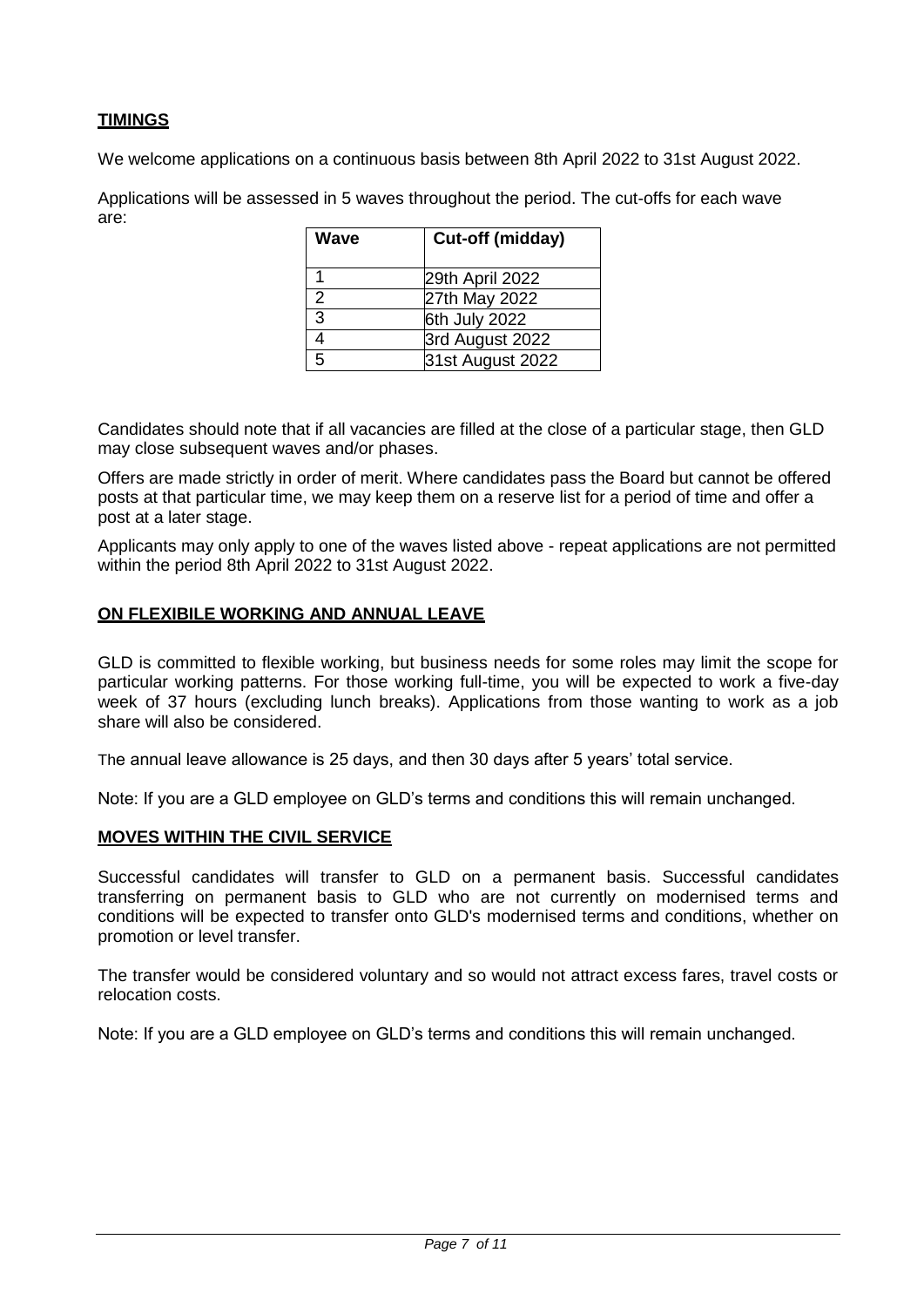# **CIVIL SERVICE REFORM**

The Government Legal Department is updating its terms and conditions of employment as part of the Civil Service Reform.

It is the candidate's responsibility to ensure they are aware of the Terms and Conditions they will adopt and should they be successful in application, they may find Annex A helpful.

## **POINT OF CONTACT**

Name: GLD Recruitment Team<br>Telephone: 0845 3000 793 or 0117 9 Telephone: 0845 3000 793 or 0117 923 4417 [govqualified@tmpw.co.uk](mailto:govqualified@tmpw.co.uk)

#### **Nationality**

The GLD is part of the wider Civil Service and therefore the Civil Service nationality rules apply.

As this post is described as 'non-reserved', those listed below will be eligible to apply:

- UK nationals
- nationals of Commonwealth countries who have the right to work in the UK
- nationals of the Republic of Ireland
- nationals from the EU, EEA or Switzerland with (or eligible for) status under the European Union Settlement Scheme (EUSS)
- relevant EU, EEA, Swiss or Turkish nationals working in the Civil Service
- relevant EU, EEA, Swiss or Turkish nationals who have built up the right to work in the Civil Service
- certain family members of the relevant EU, EEA, Swiss or Turkish nationals

Full details of the Civil Service nationality requirements may be found at [Civil Service website](https://www.gov.uk/government/publications/nationality-rules?_ga=2.143796597.1541126294.1610557853-139268632.1550145285) and nationality rules here [https://www.gov.uk/government/publications/nationality](https://www.gov.uk/government/publications/nationality-rules?_ga=2.152619769.1541126294.1610557853-139268632.1550145285)[rules?\\_ga=2.152619769.1541126294.1610557853-139268632.1550145285](https://www.gov.uk/government/publications/nationality-rules?_ga=2.152619769.1541126294.1610557853-139268632.1550145285)

Please note that it is possible to meet the above nationality requirements and still not be legally entitled to work in the UK. The [Home](http://www.ukba.homeoffice.gov.uk/visas-immigration/working/) Office has a points-based immigration policy.

It is the applicant's responsibility to check whether this policy applies to them. When applying, applicants will be asked about their nationality at birth, whether they are subject to immigration control, whether there are any restrictions on their continued residence or employment in the UK etc. Detailed document checks will be made prior to employment.

Applications will be accepted from those applicants who may require sponsorship for a work permit under the Home Office's points-based immigration policy.

### **Disability Confidence Scheme**

GLD has signed up to the Positive about Disabled People Commitment and will guarantee an interview to any disabled applicant who meets the minimum criteria. The Equality Act 2010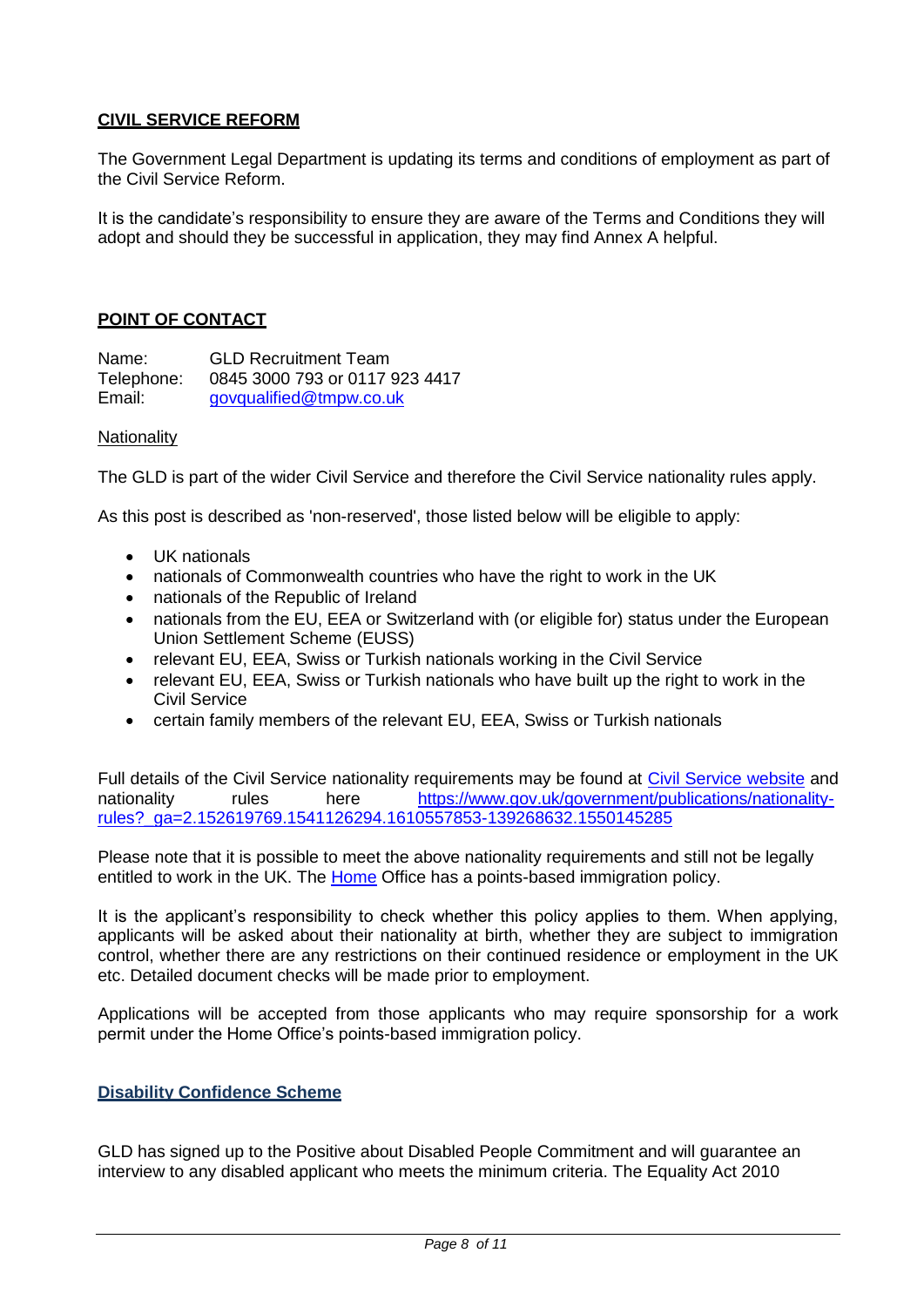defines a disabled person as someone who has a physical or mental impairment which has a substantial and adverse long-term effect on his or her ability to carry out normal day-to-day activities.

To meet the minimum criteria, candidates applying under the terms of the Disability Confidence Scheme (DCS) must:

- Meet all aspects of the stated minimum eligibility criteria (i.e. academic, nationality, and professional criteria);
- Meet the standard set for the Critical Reasoning Test (where used); and
- Obtain a minimum score against any job specific criteria specified.

Candidates applying under the terms of the DCS, who meet the minimum criteria outlined above, will be invited to attend an interview.

### **PRE-EMPLOYMENT CHECKS**

All government departments are required to ensure that any personnel employed by them comply with the Baseline Personnel Security Standard (BPSS) before they take up employment.

This standard involves verification of identity; nationality and immigration status (including an entitlement to undertake the work in question); employment history (past 3 years) and criminal record (unspent convictions).

You will be asked to produce original documents before or at the interview to enable us to verify the above if you are successful. The information which you provide will be treated in the strictest confidence by GLD and its authorised representative (TMP Worldwide).

Supplying false information or failing to disclose relevant information could be grounds for rejection of your application or dismissal and could amount to a criminal offence. Your referees will not be approached until your permission has been obtained following success at interview.

Regarding criminal record checks, a basic disclosure will normally be required (covering convictions considered unspent under the Rehabilitation of Offenders Act 1974). This will apply to successful candidates only and your permission will be required before checks are undertaken.

Successful candidates will also be required to be cleared to SC (security check) level. Some posts will require clearance to a level higher than SC in view of the sensitive nature of the work. You will be told if this applies to you. United Kingdom Security Vetting may at times need to prioritise clearances and therefore there could possibly be a delay. Details of HM Government vetting policy can be found here: [https://www.gov.uk/government/publications/hmg-personnel](https://www.gov.uk/government/publications/hmg-personnel-security-controls)[security-controls](https://www.gov.uk/government/publications/hmg-personnel-security-controls)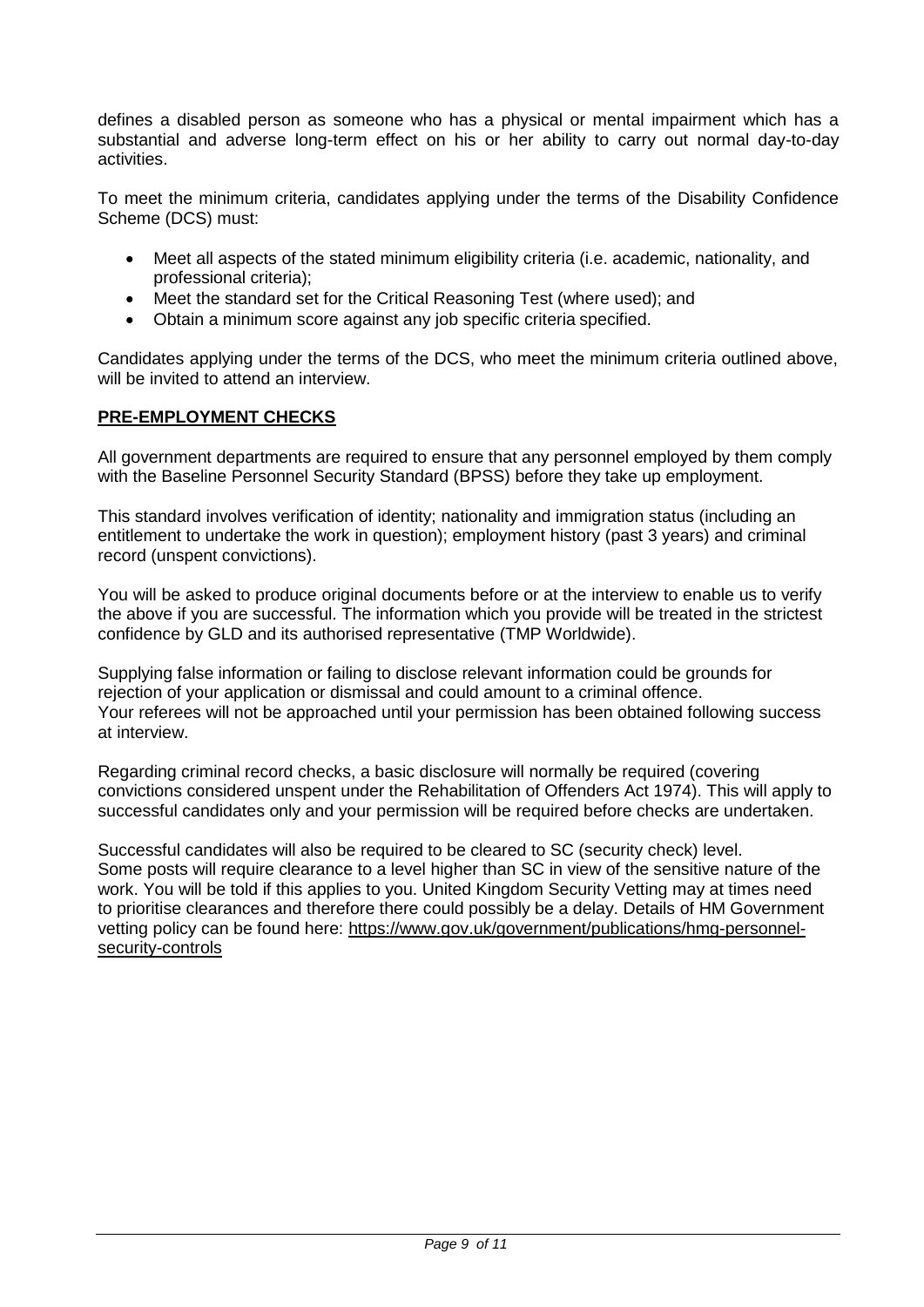# **DATA PROTECTION**

This [notice](https://www.civilservicejobs.service.gov.uk/csr/index.cgi?pageclass=StandardMessage&display=privacy) sets out how we will use your personal data throughout the recruitment process, and your rights.

If you have any concerns about any of the questions which you are asked to complete or what we will do with the information you provide, you should discuss these with the GLD Recruitment Team, Telephone: 0845 3000 793 or 0117 923 4417, Email: [govqualified@tmpw.co.uk](mailto:govqualified@tmpw.co.uk)



# Complaints Procedure

GLS Departments' processes are underpinned by the principle of selection for appointment on merit on the basis of fair and open competition as outlined in the Civil Service Commission's Recruitment Principles which can be found at [http://civilservicecommission.independent.gov.uk](http://civilservicecommission.independent.gov.uk/)

If you feel your application has not been treated in accordance with these Principles and you wish to make a complaint, please contact Caroline Anerville on 0207 2103436 or at [caroline.anerville@governmentlegal.gov.uk](mailto:caroline.anerville@governmentlegal.gov.uk) in the first instance. If you are not satisfied with the response you receive from the Department, you can contact the Civil Service Commission**.**